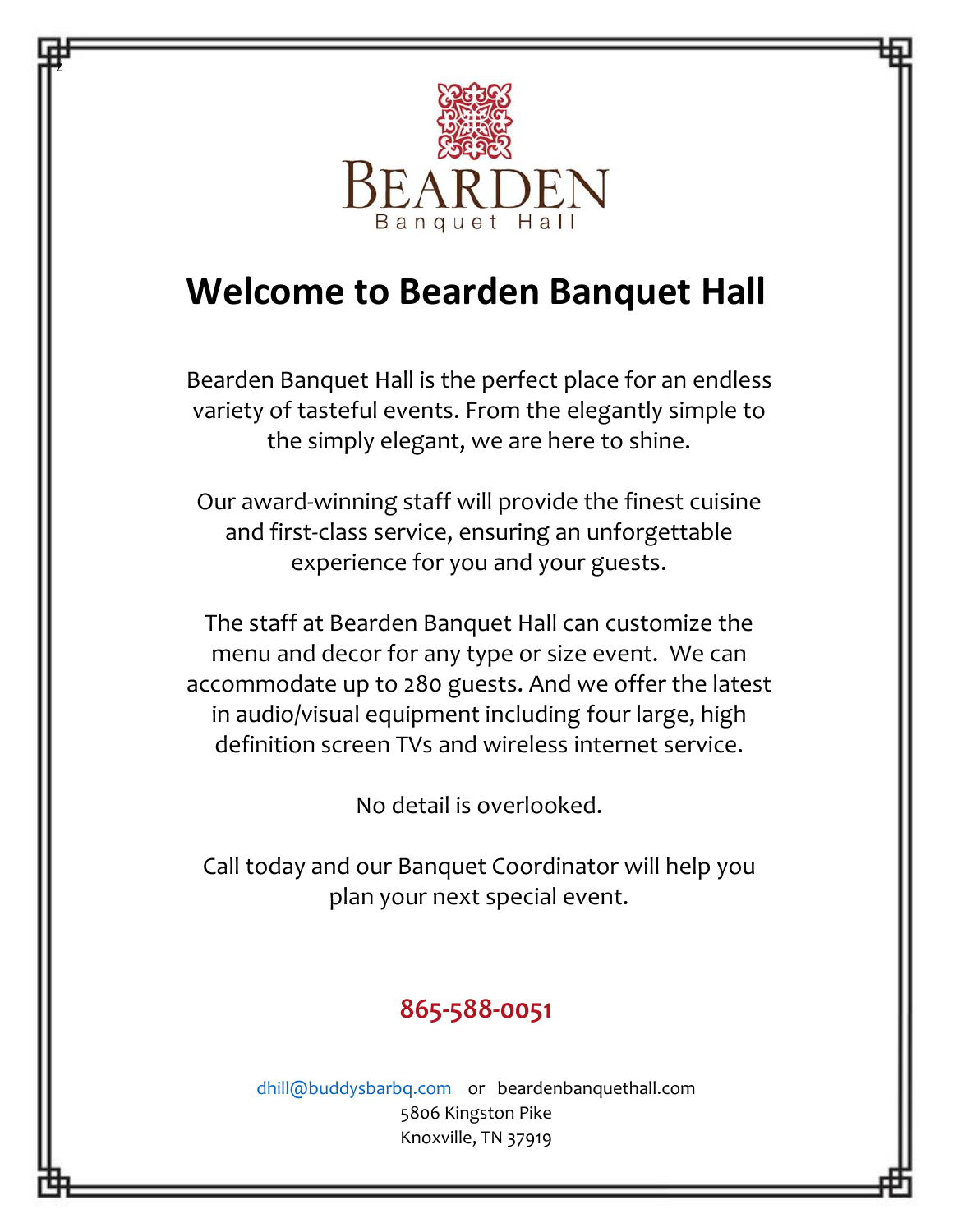# **General Information**

## **Menu Selection**

After your menu is finalized, you will be sent a contract to be signed and returned to us. All menus are served Buffet Style unless otherwise specified. (Additional charge for full service is \$3.00/person). We strive to meet all special dietary/allergy restrictions. Please give us a 4 day notice for any special dietary requests. **No outside food allowed other than cakes.**

## **Other Charges**

Room Rental - \$200.00 per side Additional Room Hours - \$75.00/Hour Service Charge - 20% Tennessee State Sales Tax **\*Minimum Guest Requirements:** *Lunch Buffet - 25 Dinner Buffet - 50*

## **Payment**

Final payment is due when your final headcount is determined 3 days prior to the event unless other arrangements are made. We accept Checks, VISA, Mastercard, Discover and American Express. If event is tax exempt, **ALL** forms of payment must be drawn off the exempt company account. If payment is made by credit card, photocopy of card must accompany exempt form.

## **Damages & Lost Items**

Bearden Banquet Hall will not assume responsibility for damage or loss of any merchandise or articles left behind. The organization or individual contracting with Bearden Banquet Hall shall be responsible for any damage done to the premises by their guests during the event. **NO ITEMS MAY BE PLACED ON WALLS. E.g. PINS, NAILS OR TAPE**

### **Guarantee**

Your final guest count is due

#### **72 hrs. prior to your event**.

Total charges will be based on the guaranteed guest count unless the actual number of guests is larger.

**(Not subject to reduction)**

## **Deposit**

A \$250.00 non-refundable deposit is required to book the venue. If your guest count is less than 90 and you require the use of both sides of the banquet hall, a \$500 block-out fee will be added.

\*Based on event details, security and or cleaning charges may be applied.

# **Technical Equipment**

For your convenience, we offer the latest in audio/visual equipment including 4 high-definition Screens, microphones and wireless internet service. For presentations, slideshows, etc. Guest's laptop can be connected to our screens and surround sound system via **HDMI PORT** located on guest's laptop. Apple Airplay is also available.



**\*Minimum guest count requirements are subject to change during peak/holiday seasons. All prices subject to change**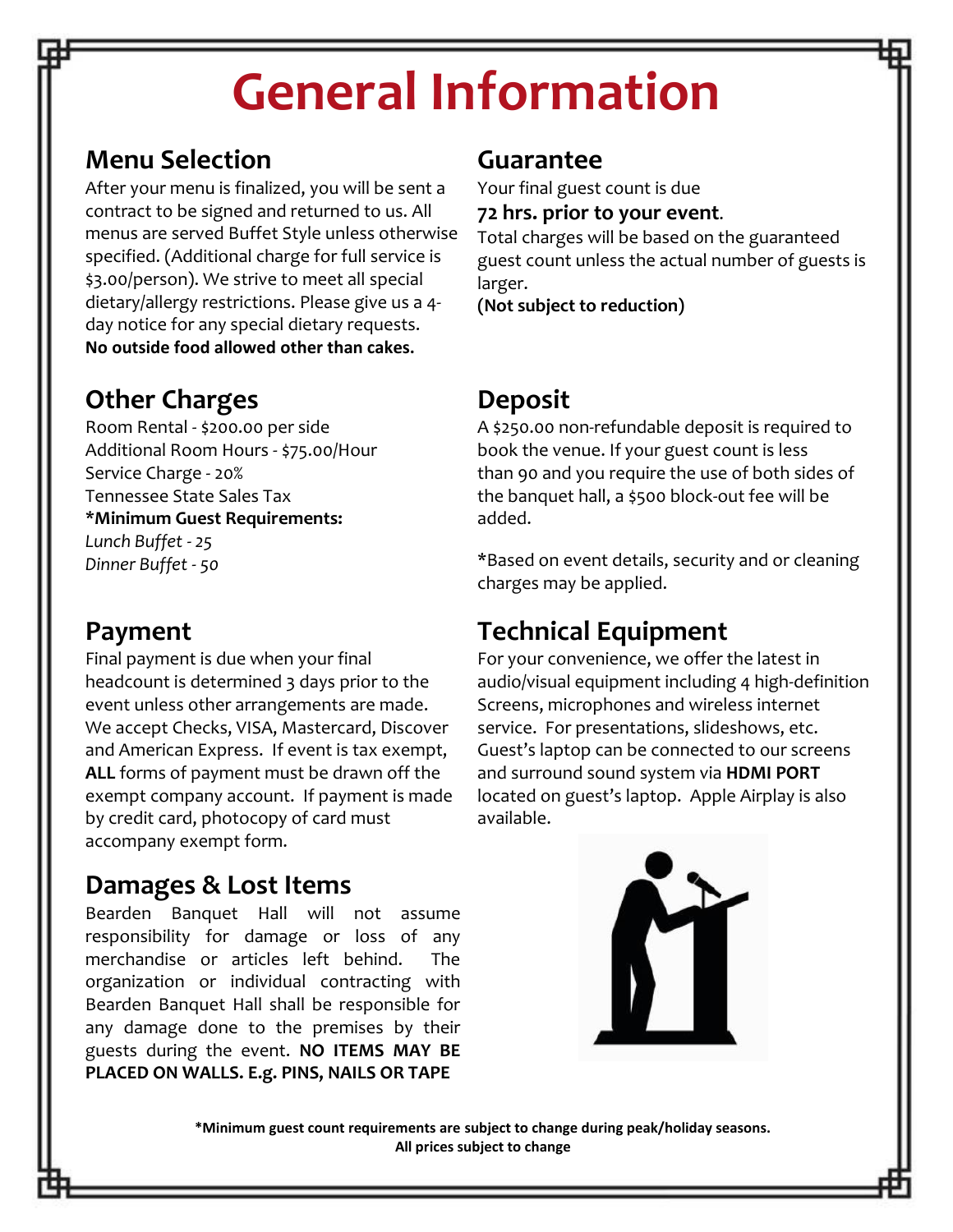# **General Information**

# **Alcoholic Beverages**

We do not have a liquor license. You may provide your own liquor, wine or champagne. *\*\*Must be given to the bartender to serve\*\**

ALL beer products will be provided by Bearden Banquet Hall.

# **Bar Services**

We can provide bar mixers for a charge of \$2.00 per person. Mixers include lemons, limes, tonic water, soft drinks, grapefruit & cranberry juices and Bloody Mary mix.

We contract required ABC licensed bartenders. Bartending services are a cost of \$50/hour with a 3 hr. minimum serve time. Outside bartenders **cannot** be brought in.

## **Beer Prices**

Bottled Beer - \$5.00 Small Keg (Serves 90) - \$250.00 Large Keg (Serves 180) - \$350.00

## **Centerpieces**

We provide 12" tall glass hurricanes with mirror at no charge. You must provide 6 to 8 inch tall / standalone pillar candles (unscented) for the hurricanes. Black Lanterns with Flicker Candles available for \$1.00 each.

**NO Glitter or Confetti may be used in hall.**

# **Display Tables**

We provide buffet, cake, and gift tables for your event. Additional tables for vendor display, auctions, etc. with linen coverings are \$10 ea.

# **Table Dressings**

Beige vinyl table covers are complimentary. Linen tablecloths start at \$6 ea. Matching linen napkins are complimentary

# **Wedding Cakes**

You may bring in your own cake. We will provide plates, forks & small napkins.

Cake cutting service is offered for a fee of \$50.

### **Rentals Available**

Uplighting Floor Lamps - \$25.00ea High Top Tables - \$10.00ea Frame for Backdrops - \$25.00 Silver Chargers - \$2.00ea

Stage - \$275.00







*Please visit our Facebook page at Bearden Banquet Hall* 

.

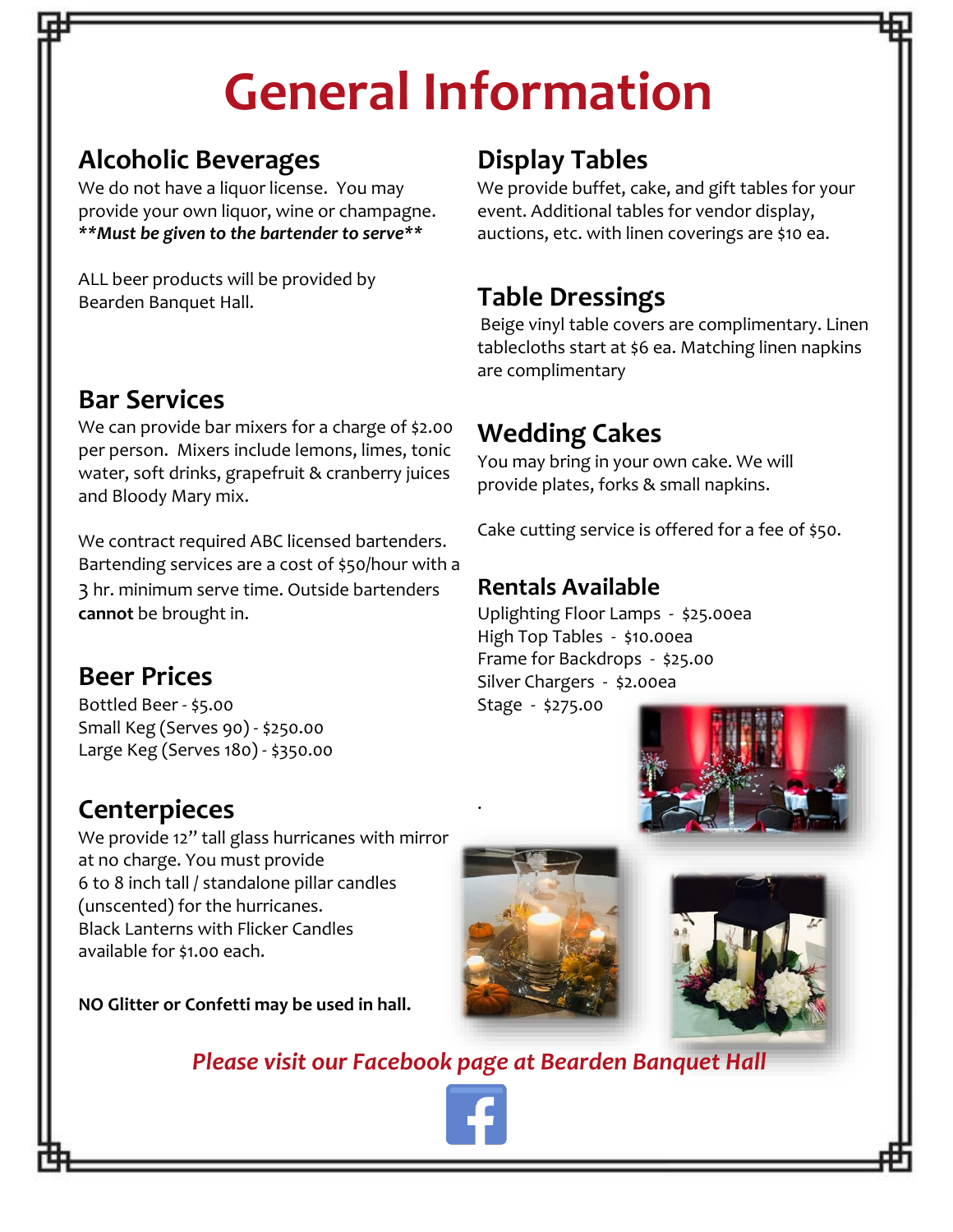# **Breakfast Selections**

*All buffets are priced per person and include orange juice, tea, coffee, milk, and water. Buffets are for parties of 25 or more.*

## **The Continental**

Toasted Bagels with Cream Cheese Mini Muffins or Danish Seasonal Fruit and Berries Granola Individual Yogurts Butter and Jellies

## **The Grand Breakfast**

Scrambled Eggs Bacon and Sausage Buttermilk Biscuits with Sausage Gravy Seasonal Fruit Mini Danish Skillet Fried Potatoes French Toast with Maple Syrup

**\$12.95**

#### **\$14.95**

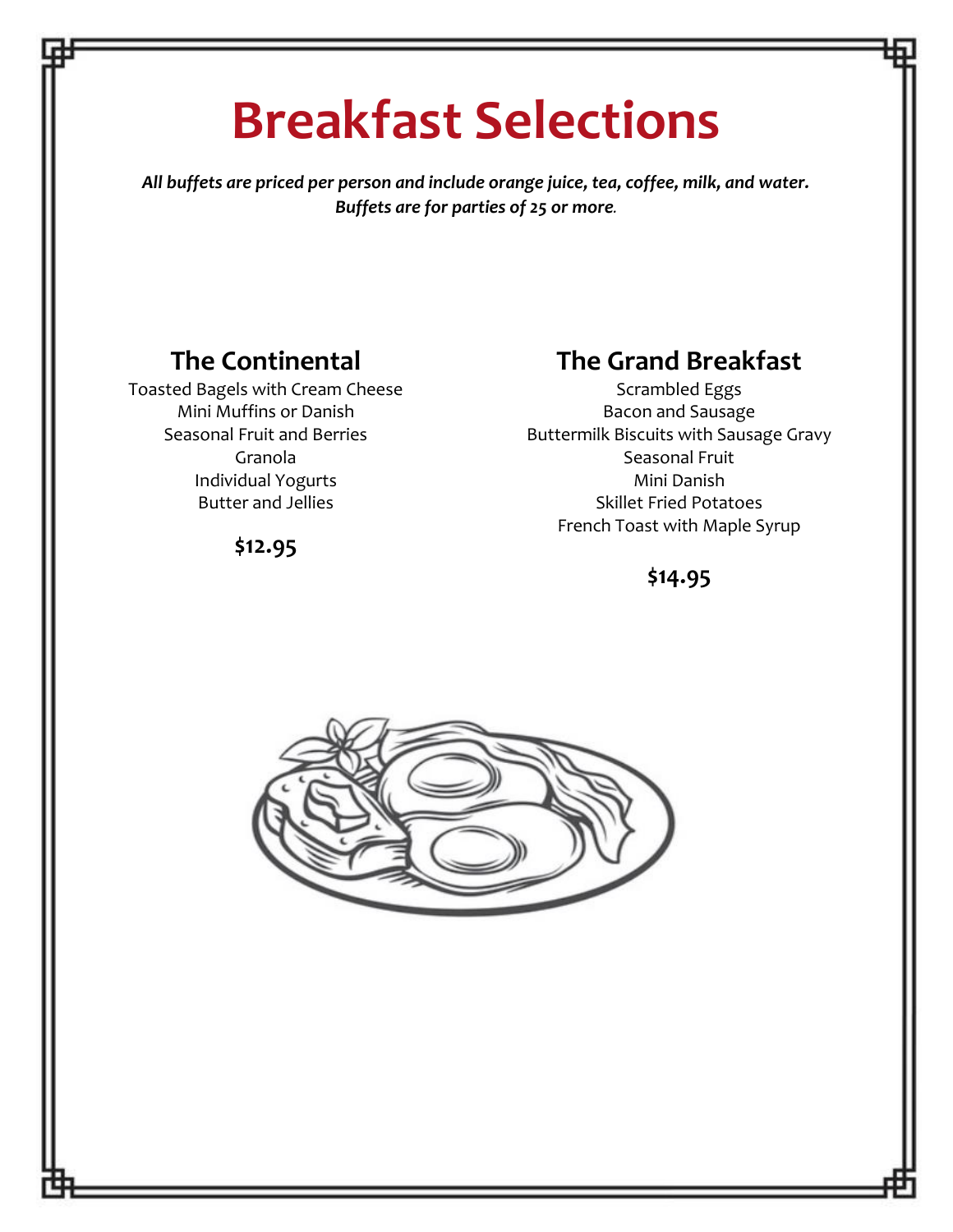# **Specialty Buffet**

*All buffets are priced per person and include Tea, Coffee, Lemonade, and Water 25 Person Minimum*

### **Bar-B-Q Buffet**

Hickory Smoked Pulled Pork (sauce on the side) Baked Beans, Cole Slaw, Potato Salad, and Buns Cookie and Brownie Display

#### **\$15.95**

Add Grilled Chicken - **\$3.25**

### **Tex-Mex Buffet**

Grilled Chicken and Seasoned Ground Beef Grilled Peppers, Onions Shredded Lettuce, Diced Tomatoes Shredded Cheese Jalapenos, Sour Cream, Fresh Salsa Pinto Beans, Rice Soft Flour Tortillas Fried Sopapillas with Powdered Sugar, Honey

#### **\$15.95**

#### **Italian Buffet**

Beef or Spinach Lasagna Grilled Chicken Breast Strips Penne Pasta with Marinara or Alfredo Sauce Garden Salad or Caesar Salad Garlic Sticks Cheesecake or Chocolate Cake





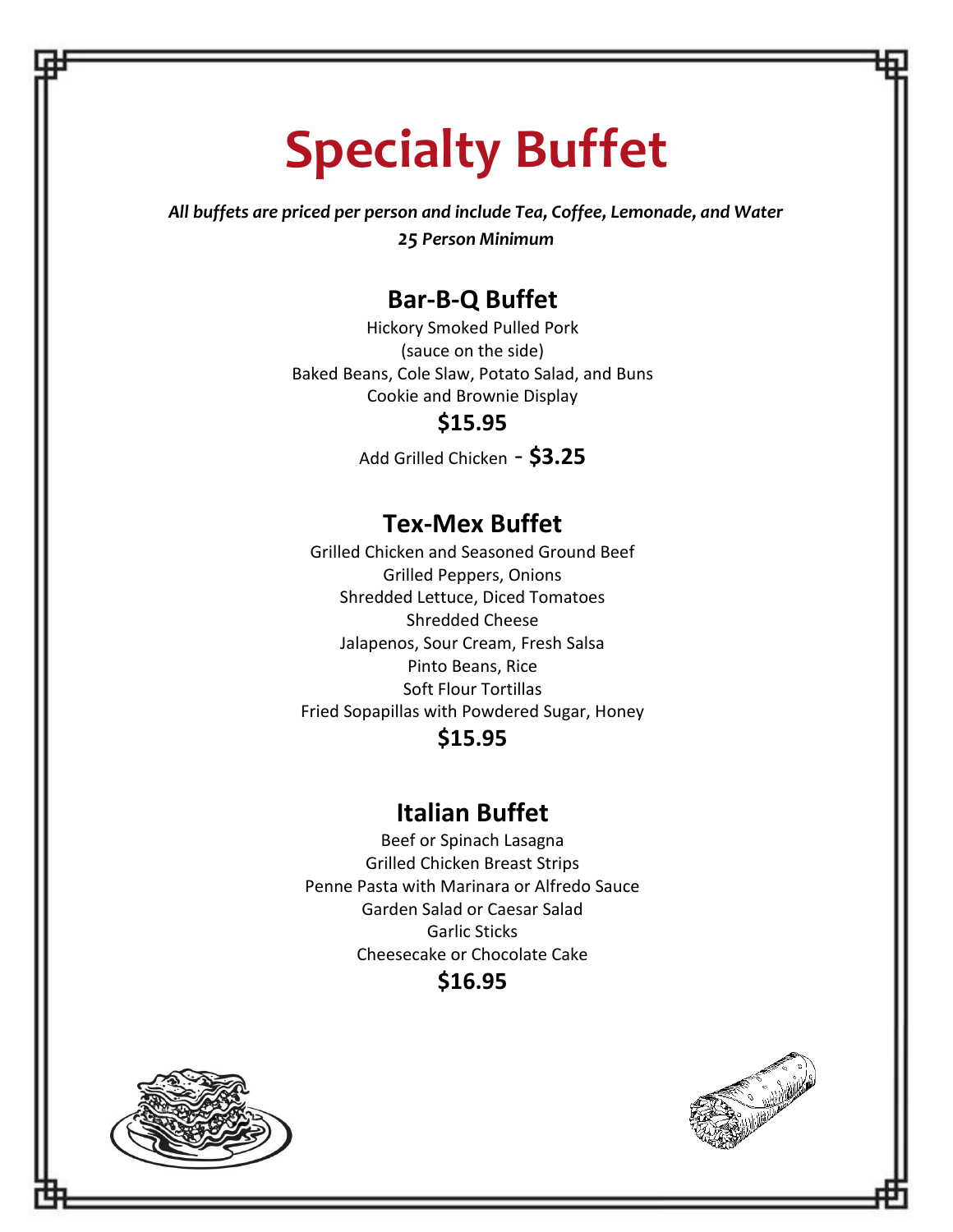# **Luncheon Selections**

*Includes House or Caesar Salad, Dinner Rolls, Two Sides, One Dessert, Tea, Coffee, Lemonade, Water*

### **Entrée \$14.95**

**Honey Pecan Chicken**

**Oven Roasted Pork Loin**

**Grilled Chicken Breast**

**Spaghetti with Meatballs**

**Beef or Chicken Burrito**

**Chicken Bruschetta**

**Herb Crusted Roast Chicken**

**Oven Roasted Turkey with Dressing**

**Chicken Alfredo**

**Honey Crusted Ham**

#### **Sides**

**Buttermilk Whipped Potatoes Seasoned Rice Pilaf Buddy's Coleslaw Steamed Green Beans Glazed Baby Carrots Mac and Cheese Spinach Maria Roasted New Potatoes Buttered Corn Roasted or Steamed Vegetable Medley Buddy's Potato Salad Buddy's Baked Beans**

#### **Desserts**

**Apple Cobbler Pecan Pie Banana Pudding Strawberry Shortcake Brownies with Ice Cream White or Chocolate Cake**

### **Add-ons**

**Add a Meat - \$5.00** p*er person* **Add a Side - \$3.75** p*er person*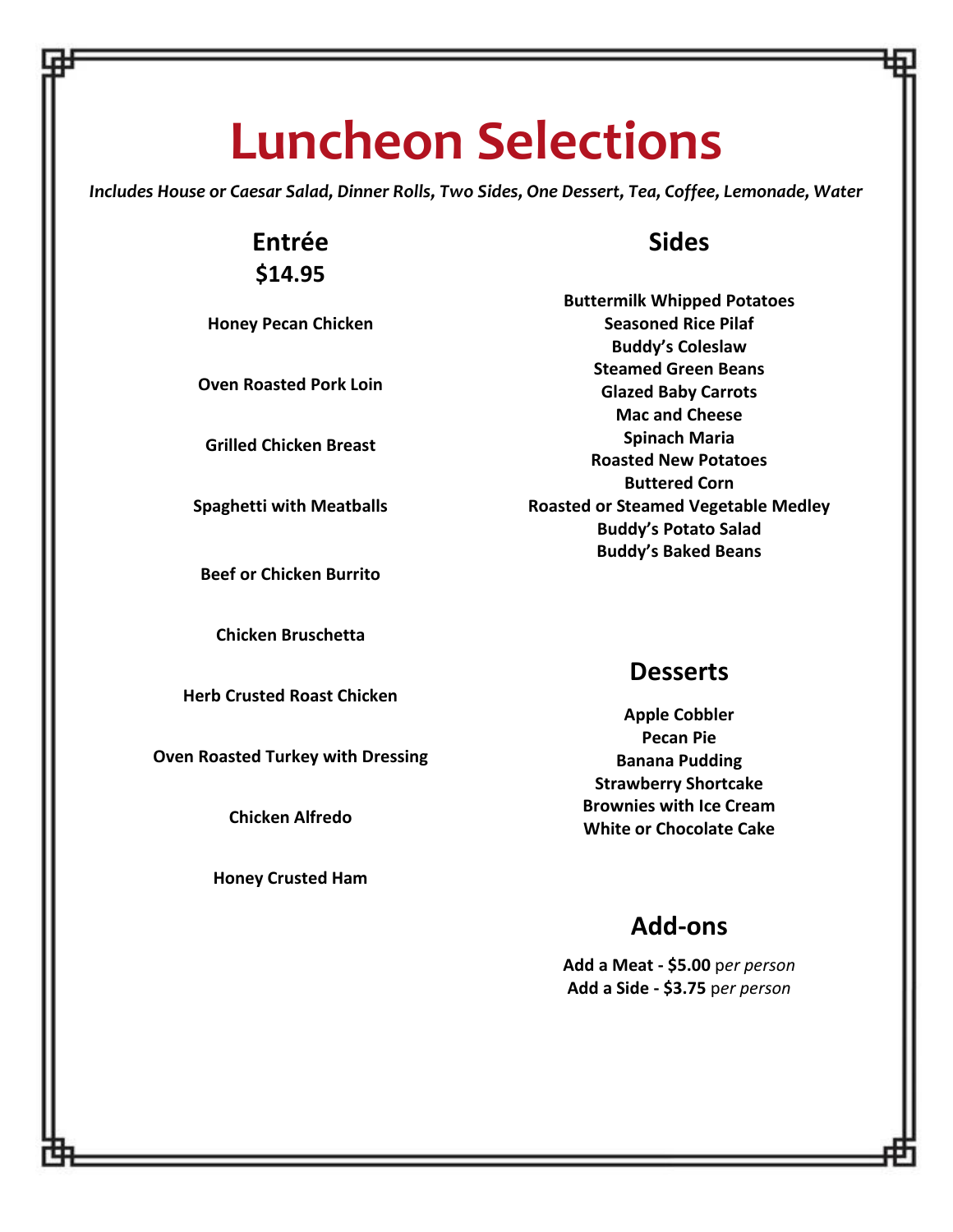# **Hors D'oeuvres**

*We will be happy to accommodate your special requests. Minimum 25 Guests If Event is appetizers only, you must choose a minimum of 4*

**Buddy's Smoked Pork Ribs (3)** \$7.99

> **Pork Pot Stickers with Hoisin Glaze (2)** \$3.25

**Fruit and Cheese Display** \$4.50

**Spicy Chicken Taquitos with Guacamole and Ranch (2)** \$5.25

**Asian Vegetable Spring Rolls with Dipping Sauce (2)** \$3.75

**Smoky Chicken Wings (3)** \$4.50

**Chicken Tenders with Honey Mustard (2)** \$5.25

**Spinach Artichoke Dip with Tortilla Chips**  \$4.00

**Corn and Black Bean Salsa with Tortilla Chips** \$4.25

**Italian or Sweet and Sour Meatballs (2)** \$2.25

> **House Made Hummus with Grilled Pita Points** \$4.00

**Tomato Bruschetta with French Bread** \$5.00

*Iced Tea, Coffee, Soft Drinks, Water* \$2.25 *per person*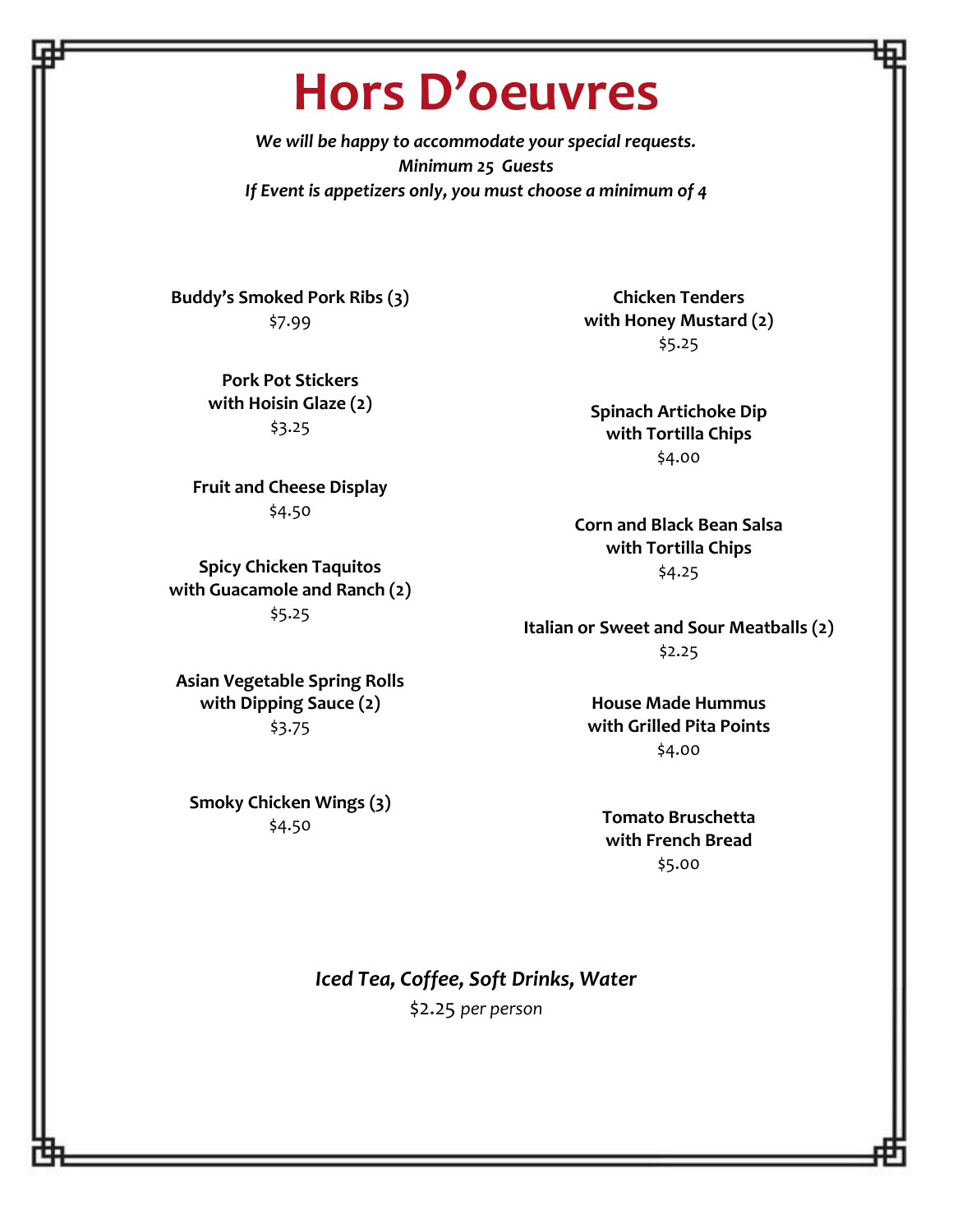# **Signature Buffets**

*Stations come with Garden or Caesar Salad, Dinner Rolls, one Dessert Tea, Coffee, Lemonade, and Water* 

#### **Pasta Buffet**

Cheese Tortellini and Spiral Pasta (Choice of 2 meats) Grilled Chicken, Beef, Sausage, or Ham Onion, Peas, Mushrooms, Tomatoes Roasted Garlic, Olives Spinach, Broccoli, Peppers, Zucchini Alfredo, Marinara, Pesto, Parmesan Cheese

#### **\$18.95**

### **Fajita Buffet**

Seasoned Grilled Chicken Warm Soft Tortillas Cheddar Cheese, Peppers, Onion Sour Cream, Guacamole Garden Salad Mexican Rice Homemade Chips Pinto Beans

#### **\$18.95**

*Add Grilled Flank Steak -* **\$22.95**

#### **Stir Fry Buffet**

(Choice of 2 meats) Beef, Chicken, Crab, Tofu Oriental Vegetable Medley Water Chestnuts, Bamboo Shoots Choose 2 Sauces: Teriyaki Glaze, Spicy Szechuan, Brown Ginger, Coconut Curry Sauce Fried Rice with Peas and Carrots

#### **\$19.95**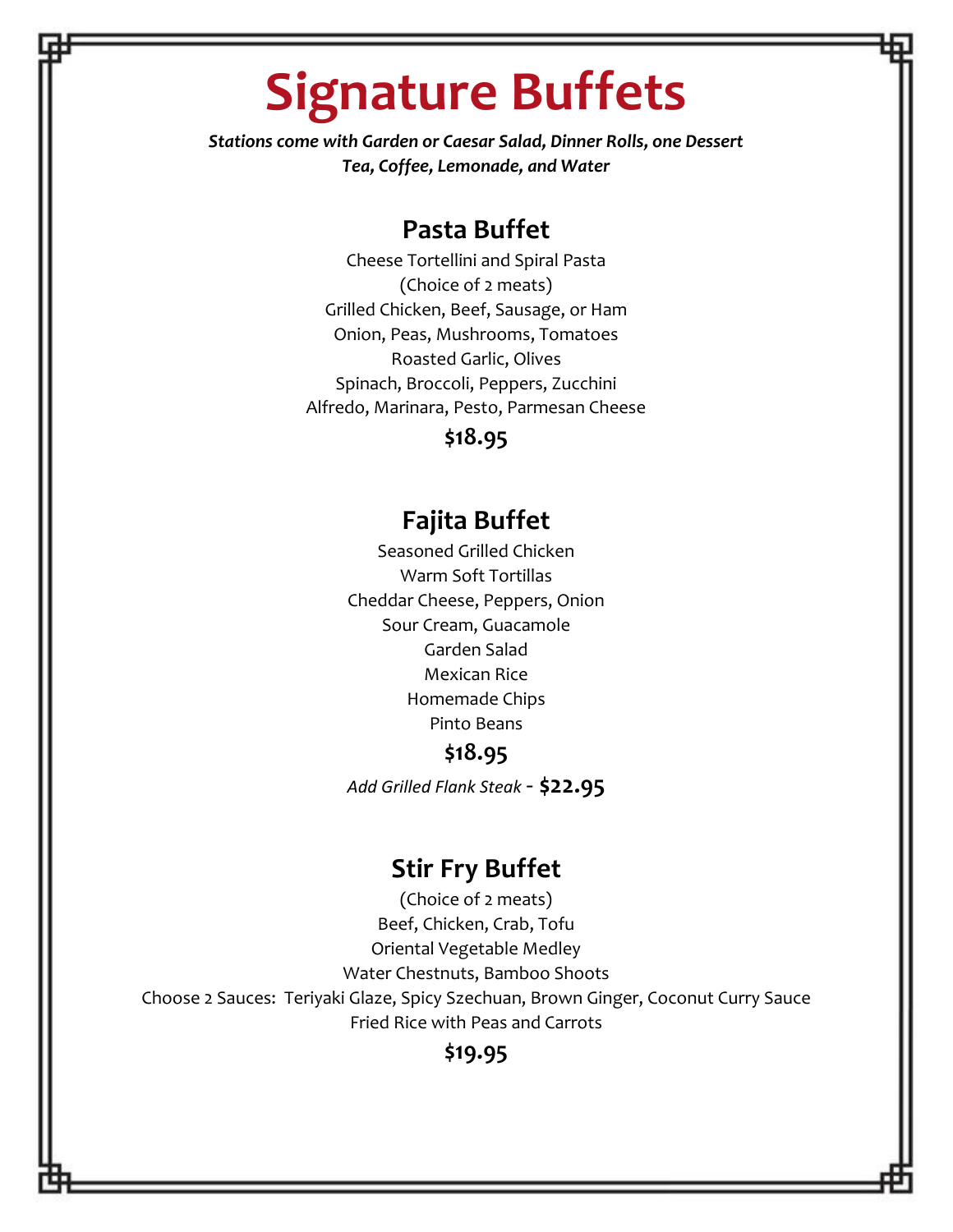# **Dinner Buffet Selections**

*Garden or Caesar Salad, Two Sides, one Dessert, Tea, Coffee, Lemonade, Water, Inquire if you would like to add a second meat or dessert to your selection.*

## **Big John's Honey Pecan Chicken**

Lightly Fried, Clover Honey, Toasted Pecans **\$18.95**

### **Pan Seared Pork Loin**

Spinach, Mushrooms, Leeks Red Wine Demi Glaze

**\$17.95**

## **Beef or Chicken Burritos**

Salsa, White Cheese Queso **\$16.95**

### **Pasta Primavera**

Oven Roasted Seasonal Vegetables, Marinara **\$15.95**

Add Chicken - **\$18.95**

#### **Oven Roasted Beef Tenderloin**

Mushroom Demi Glaze, Horseradish Cream **Call For Pricing**

### **Slow Roasted Prime Rib**

Au Jus, Horseradish Cream **Call For Pricing**

## **Grilled Beef Tenderloin**

With Sweet Bourbon Glaze **Call For Pricing**

## **Basil Crusted Salmon**

Roma Tomato, Orange Reduction **Call For Pricing**

### **Southern Pot Roast**

Cooked in Carrots, Celery and Onion **\$17.95**

### **Rustic Style Lasagna**

Meat or Spinach, Marinara, Ricotta With Garlic Bread

**\$16.95**

### **Roasted Tuscan Cod**

Tomatoes, Olives, Capers, Mushrooms **Call For Pricing**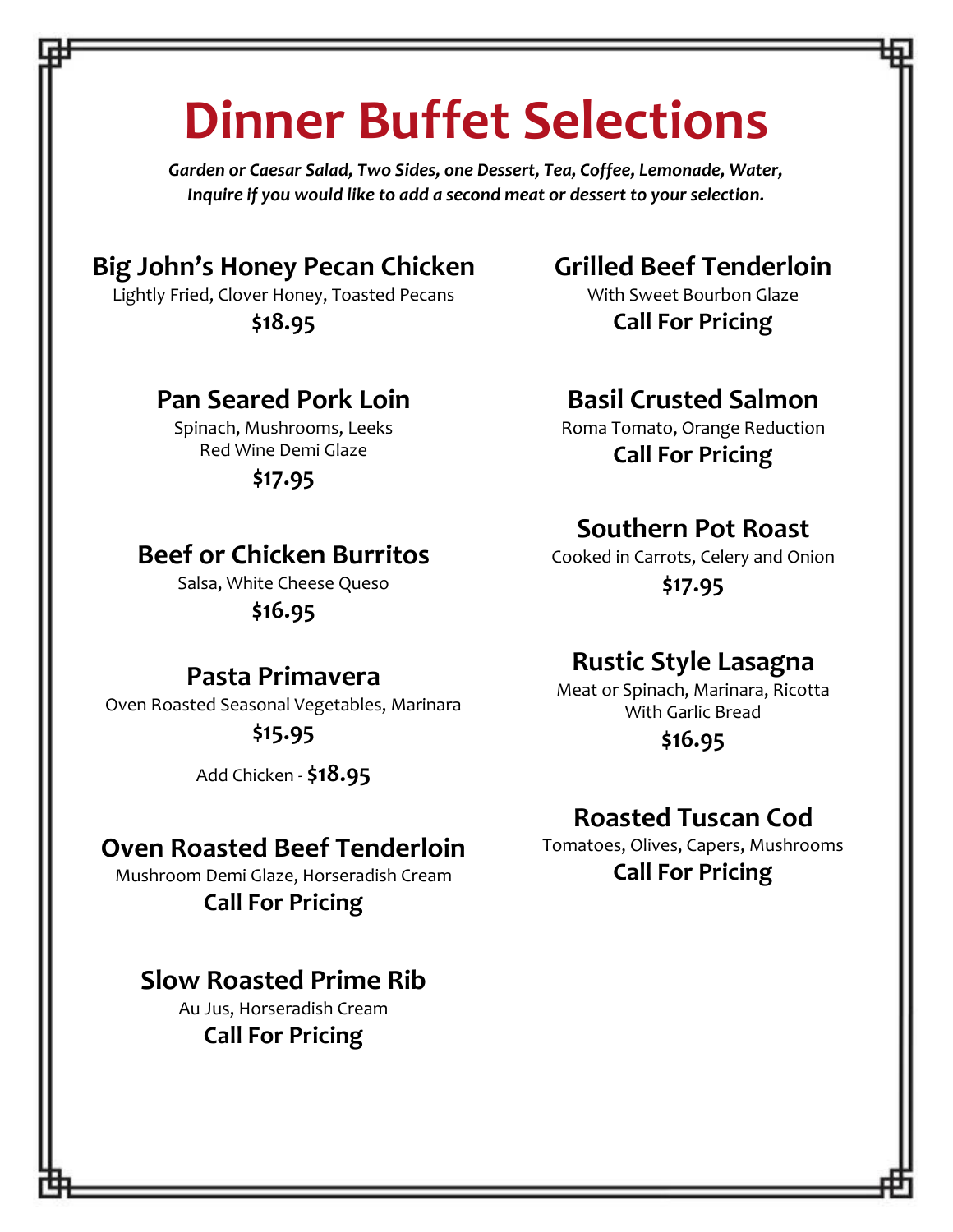# **Side Dishes**

**Buttermilk Whipped Potatoes Seasoned Rice Pilaf French Green Beans Broccoli Cheese Casserole Buttered Corn Steamed or Roasted Vegetable Medley (Broccoli, Cauliflower, Carrots, Peas) Roasted New Potatoes with Butter and Parsley Macaroni and Cheese Au Gratin Potatoes Spinach Maria Buddy's Baked Beans Roasted Brussel Sprouts with Caramelized Onions, Bacon Marinated Mushrooms Buddy's Cole Slaw Buddy's Potato Salad Marinated Carrots, Cucumber, Onion**

*To Add Additional Side -* **\$3.75** *per person*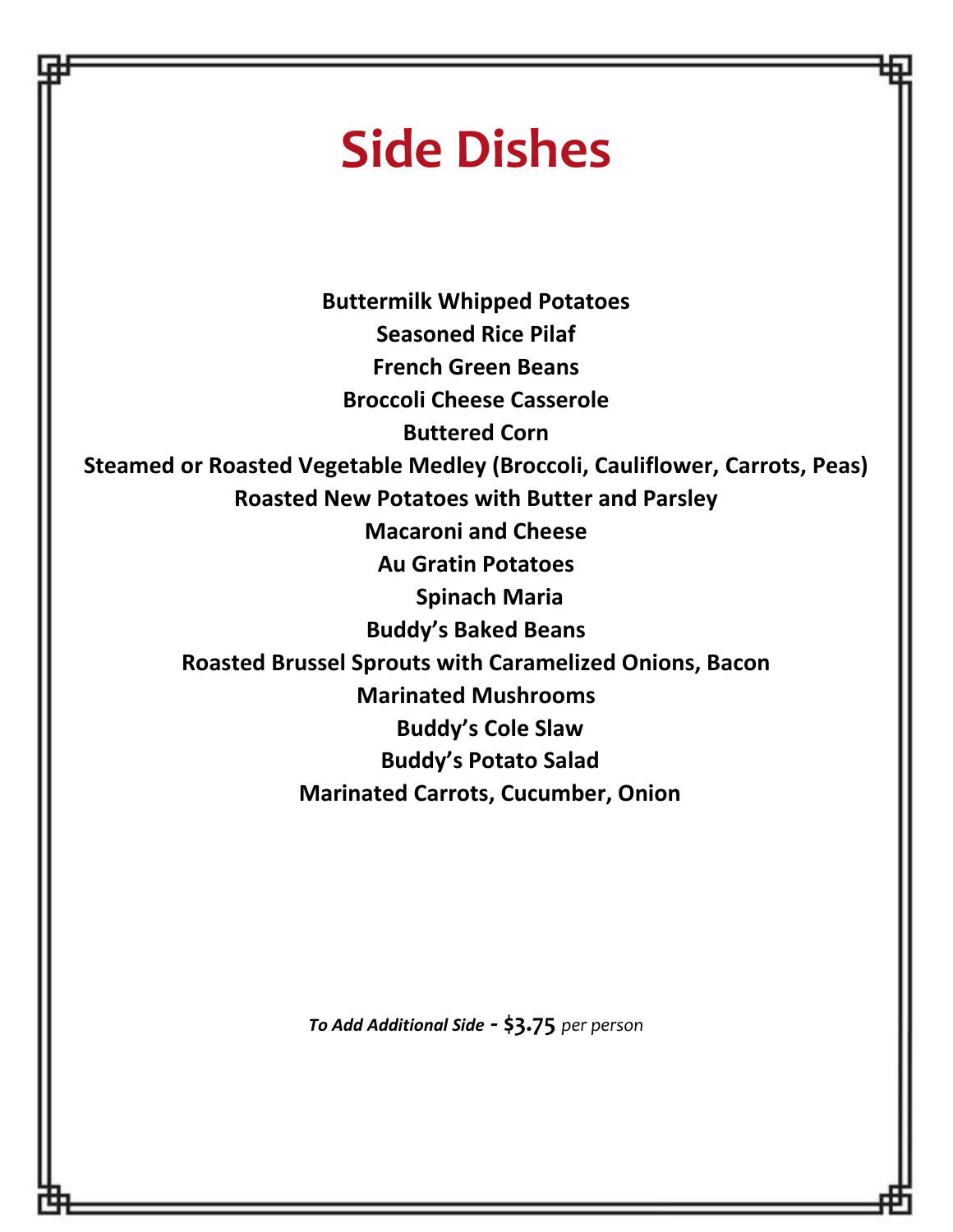# **Dinner Desserts & Beverages**

# **Desserts**

**New York Style Cheesecake Chocolate Layer Cake Peach, Cherry, or Apple Cobbler Coconut Meringue LaMuriel's Lemon Icebox Pie Banana Pudding Vanilla or Chocolate Ice Cream**

# **Beverages**

**Sweet and Unsweet Tea Regular and Decaf Coffee Lemonade Soft Drinks and Water**



*To Add Additional Dessert -* **\$3.75** *per person*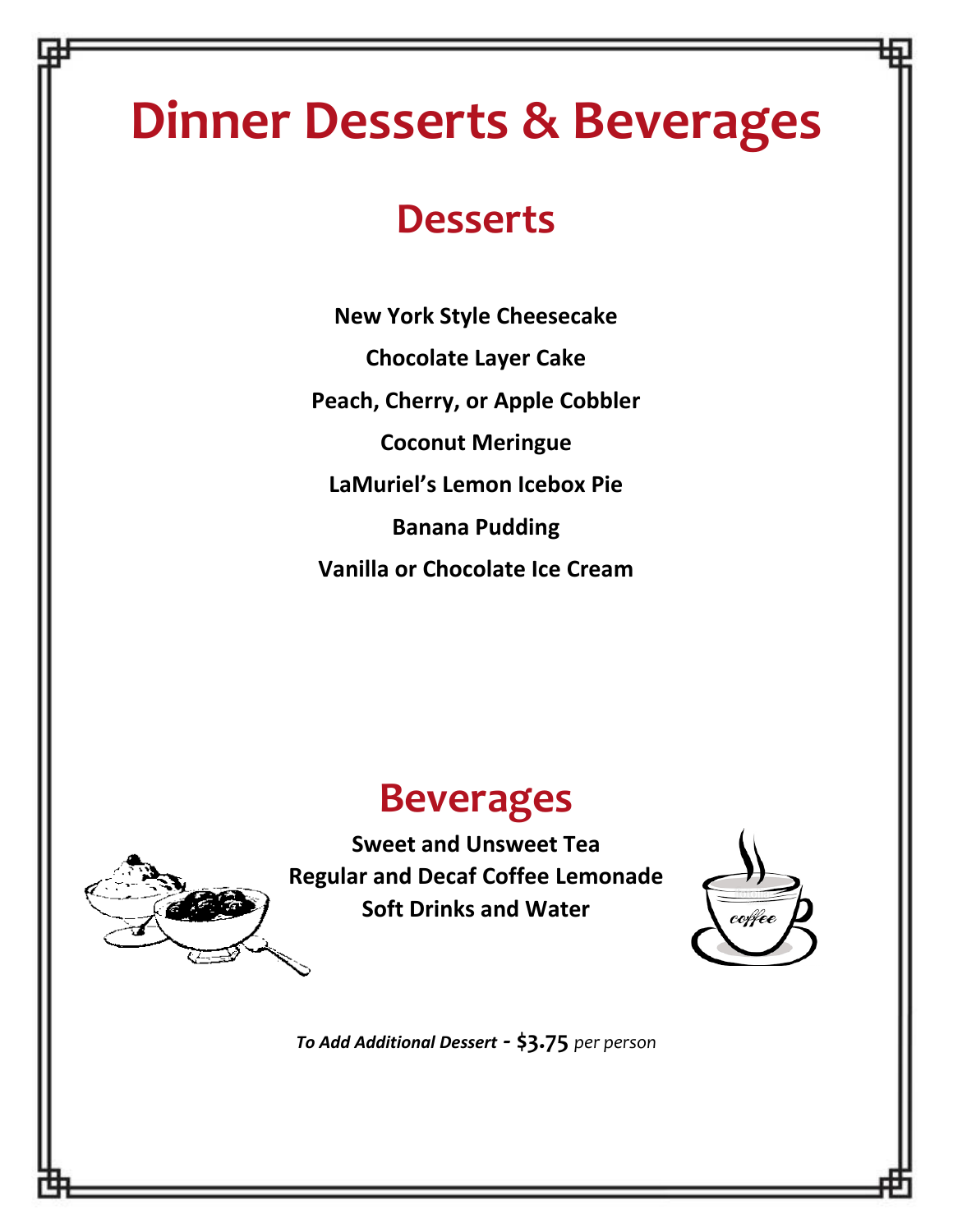# **Vegetarian Selections**

*Must Have Four-day Notice Available for Lunch and Dinner*

# **Creamy Parmesan Risotto**

Asparagus, Sundried Tomatoes and Spinach

**\$15.99**

## **Spinach Lasagna**

(For 6 or More Guests) Pasta, Onion, Garlic, Roma Tomatoes, Ricotta Cheese **\$15.99**

# **Vegan Options**

Plant Based Chicken Strips with Quinoa, Garbanzo Beans, Kale, and Edamame **- or-**

Plant Based Meatballs with Marinara Sauce and Pierogis

### **Call For Pricing**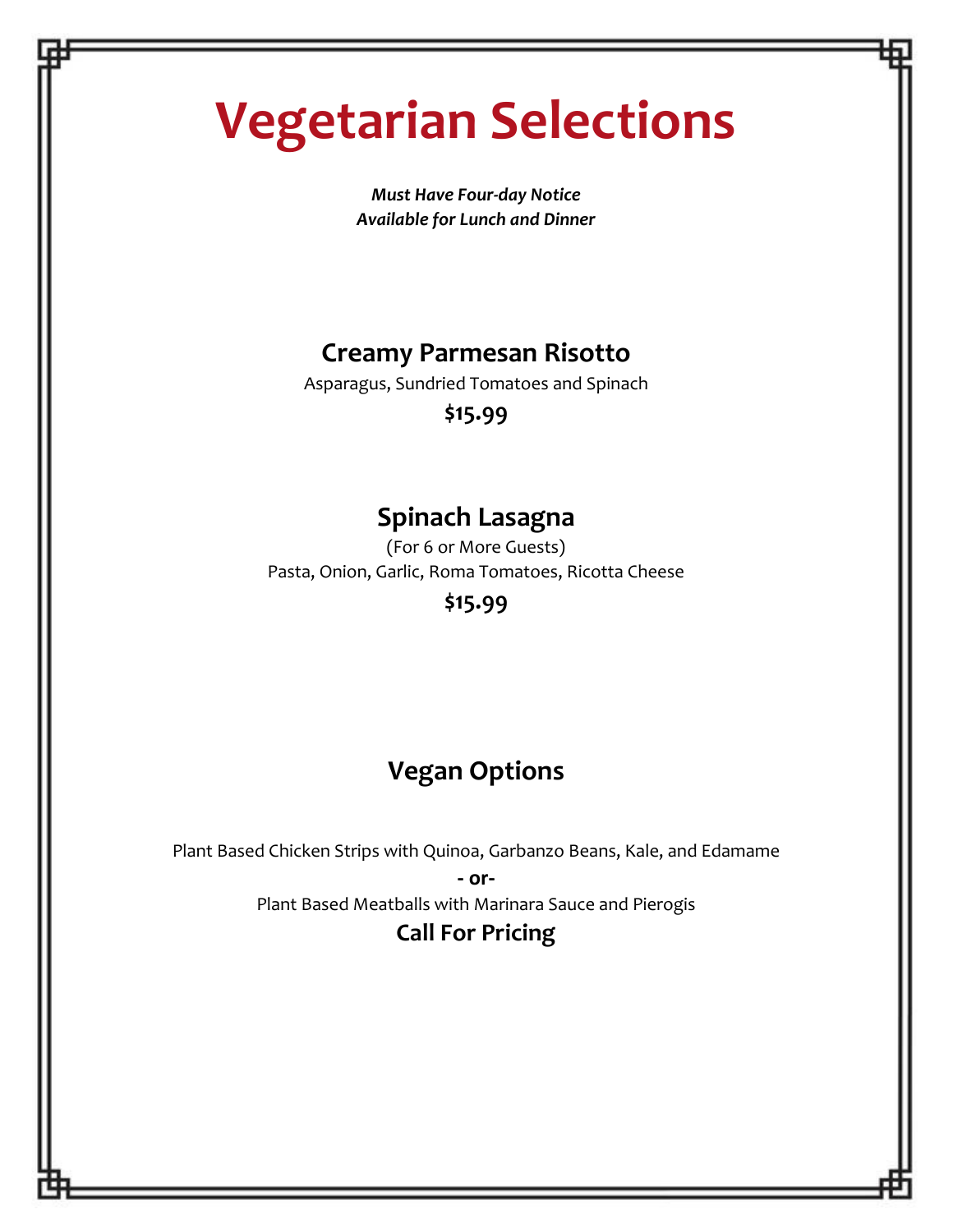# **All Day Meeting Packages**

**Bearden Banquet Hall** is **THE PLACE** for meetings, seminars, training sessions, trade shows, and all types of business gatherings.

Great for groups of **35–300**.

Our all-day "Meet & Eat" packages are sure to please everyone's tastes and suit any budget.

Packages include the latest in audio/visual equipment- four large screen TV's, podium, microphone, and wireless internet service.

> Hours: **8 a.m. – 5 p.m.** Room Rental - No Charge

Call today for reservations.

Package Price: **\$29.95**

Per Person (all-inclusive)

#### **CONTINENTAL BREAKFAST**

Includes Coffee, Juice, and Milk Toasted Bagels with Cream Cheese Assorted Mini Danish Fresh Fruit  $-$  or  $-$ Scrambled Eggs with Biscuits & Gravy Bacon or Sausage Fresh Fruit

> **LUNCH BUFFET Includes One Meat House Salad One Side**

#### **MEATS**

Grilled Chicken or Teriyaki Spaghetti with Meat Sauce Beef Pot Roast Hamburgers and Hot Dogs Chicken Alfredo with Broccoli Buddy's Pork Bar-b-q Meatball Stroganoff with Egg Noodles

#### **SIDES**

Buttermilk Whipped Potatoes Roasted or Buttered Corn Green Beans Mac & Cheese Cole Slaw Potato Salad Roasted New Potatoes Baked Potato Bar Peas & Carrots Vegetable Medley Baked Beans

#### **DESSERT**

Assorted Cookie And Brownie Tray

**BEVERAGES** Iced Tea, Soft Drinks, Coffee, Water

#### **AFTERNOON BREAK**

Choice of two: Chips, Mixed Nuts, Pretzels, Chips and Salsa, or Energy Bars Fresh Coffee & Iced Tea